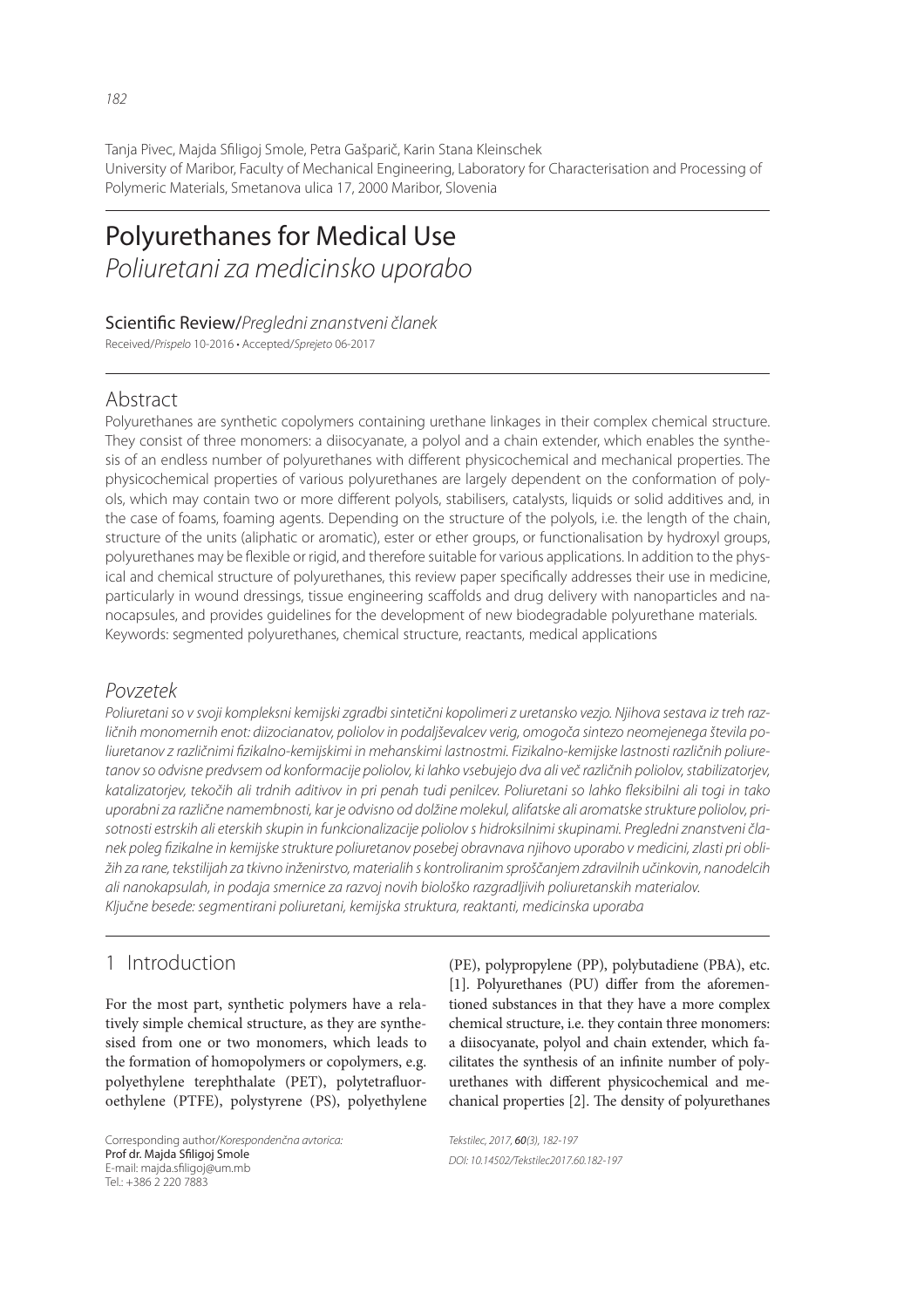

Figure 1: Spectrum of polyurethanes with regard to their density and stiffness

may range from 6 to 1220 kg/m<sup>3</sup>, while their hardness ranges from 24 units (acc. to Shore A) to 80 units (acc. to Shore D), representing materials from extremely flexible elastomers to extremely rigid and hard plastics (Figure 1) [3-5].

The possible uses of polyurethanes are endless, while they are also the best choice of materials for certain specific applications. One of those applications is polyurethane packing foam for protection during transport or hard thermal insulation foam used for household appliances. With an excellent strengthto-weight ratio, good insulation properties, durability and versatility, polyurethane is a commonly used material in construction. In the manufacture of automobiles, polyurethanes reduce a car's weight and increase fuel economy, comfort, corrosion resistance, and thermal and acoustic insulation. They are used as liners or coatings in the manufacture of floor coverings, and in furniture production primarily in the form of flexible foams that ensure upholstered furniture is more durable, comfortable and supportive. Polyurethane foam is used in vessels for acoustic and thermal insulation, strength and increased carrying capacity with minimum weight. Polyurethane epoxy resins, which are used as coatings on vessels, also provide protection against water, weather conditions and corrosion, and have an impact on hydrodynamics [6].

Polyurethanes are also used extensively for the production of fibres [7, 8] and membrane materials, and for coatings on textiles. Polyurethane fibres are (i) highly crystalline fibres of linear structure  $[9, 10]$ and (ii) highly flexible segmented elastanes [7]. In addition to being exceptionally elastic, elastane fibres are also light, soft and delicate, with good dyeing characteristics, and are resistant to wear, sweat and detergents [11]. Polyurethane membrane materials are commonly used as intermediate layers in a variety of high-tech, multi-layer textile polymer composite systems, where they provide air and water impermeability, while demonstrating permeability for humidity [12, 13].

Medicine represents an important area of application for polyurethanes. The first use of polyurethanes for medical implants was proposed by Boretos and Pierce in 1967 [14]. Use later spread to other areas of medicine, including dressings for wound healing [14]. New advanced polyurethane materials for wound dressings are based on good biocompatibility, but should demonstrate an appropriate level of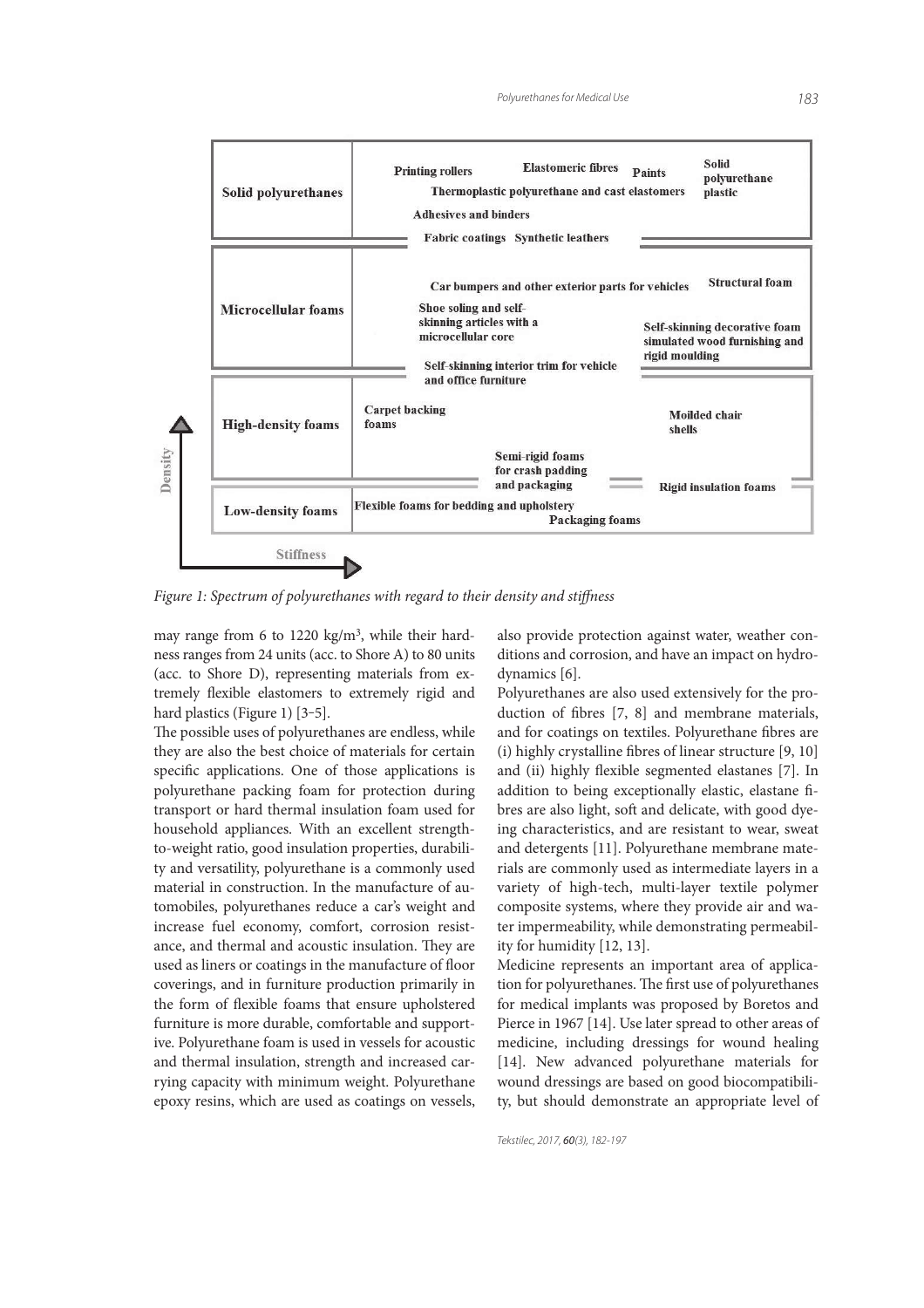biological activity (hydrophilicity, absorbency of exudates from a wound, establishment of an appropriate humidity level on a wound, good mechanical properties, gas permeability and antimicrobial activity) that would speed up the wound healing process. A great deal of attention is also focused on the replacement of raw materials for the synthesis of polyurethanes. Polyols, which are obtained from petroleum fractions, are being replaced by materials derived from naturally renewable resources.

# 2 Chemical structure of polyurethanes

Polyurethane is a general name for a family of synthetic copolymers containing urethane bonds in a repeated chemical structure [2, 3]. Segmented polyurethanes are represented by three essential components in the following form:

 $P-(D(CD)<sub>n</sub>-P)<sub>n</sub>$ 

where P is a polyol, D is a diisocyanate and C is a chain extender. Polyol is an oligomeric macromonomer, which includes a flexible chain with hydroxyl (-OH) groups. A chain extender is generally a small molecule with hydroxyl or amine groups. An isocyanate is a component with a low molecular weight that is able to react with either the polyol or chain extender, leading to interesting segmented polyurethane structures [2, 3, 15, 16].

The basic principle of the chemical reaction in polyurethane synthesis is the formation of a urethane bond, i.e. a reaction between an isocyanate and a hydroxyl group [2, 3].



Figure 2: Reaction of a chain extender (diol or diamine) with an isocyanate: (a) if the chain extender is a diol, urethane is formed; (b) if a diamine is used, urea is formed

Linear polyurethanes are formed through the reaction of bifunctional compounds. For branched and cross-linked polyurethanes, multifunctional polyols, isocyanates and even chain extenders are included in the molecule [2, 3].

The reaction between the chain extender (diol or diamine) and the isocyanate is shown in Figure 2. If a diol is used as the chain extender, urethane forms as shown in Figure 2a; if a diamine is used as the chain extender, urea is formed as shown in Figure 2b [2]. The reaction of water with an isocyanate is important in the synthesis of polyurethanes. Isocyanates are highly reactive and react with hydrogen almost immediately [2, 17]. When water is used as a chain extender, the product of the reaction is  $CO_2$  gas, which is used in the production of polyurethane foams [18]. Gas reduces the density of the product; through the appropriate stoichiometric water-toisocyanate ratio, it is possible to create foams with a density ranging from <16 kg/m<sup>3</sup> (cushioning materials) to  $560 \text{ kg/m}^3$  (footwear) [17].

# 3 Reactants for the production of polyurethanes

The final properties of polyurethane are largely dependent on the chemical and physical nature of the synthesis components [2, 16]. While many combinations of diisocyanates, macro diols and chain extenders are possible for polyurethane synthesis, only a few are used for medical applications [14].

#### *3.1 Polyols*

Conventional polyols are usually polyethers (having the repeating structure -R-O-R'-) or polyesters (having the repeating structure -R-COO-R'-) with a molecular weight that typically ranges from a few hundred to a few thousand. At room temperature, they may take a liquid or solid form, depending on their molecular weight. Because of the aliphatic structure and poor intermolecular interactions, in particular with polyols, which are rich with ether bonds, polyol molecules are easily turned and twisted. For this reason, they are a soft material; the polyol sequence in the segmented block copolymer thus relates to soft segments  $[2, 15]$ . Until recently, the majority of medical polyurethanes was synthesised from poly (tetra methylene oxide) (PTMO).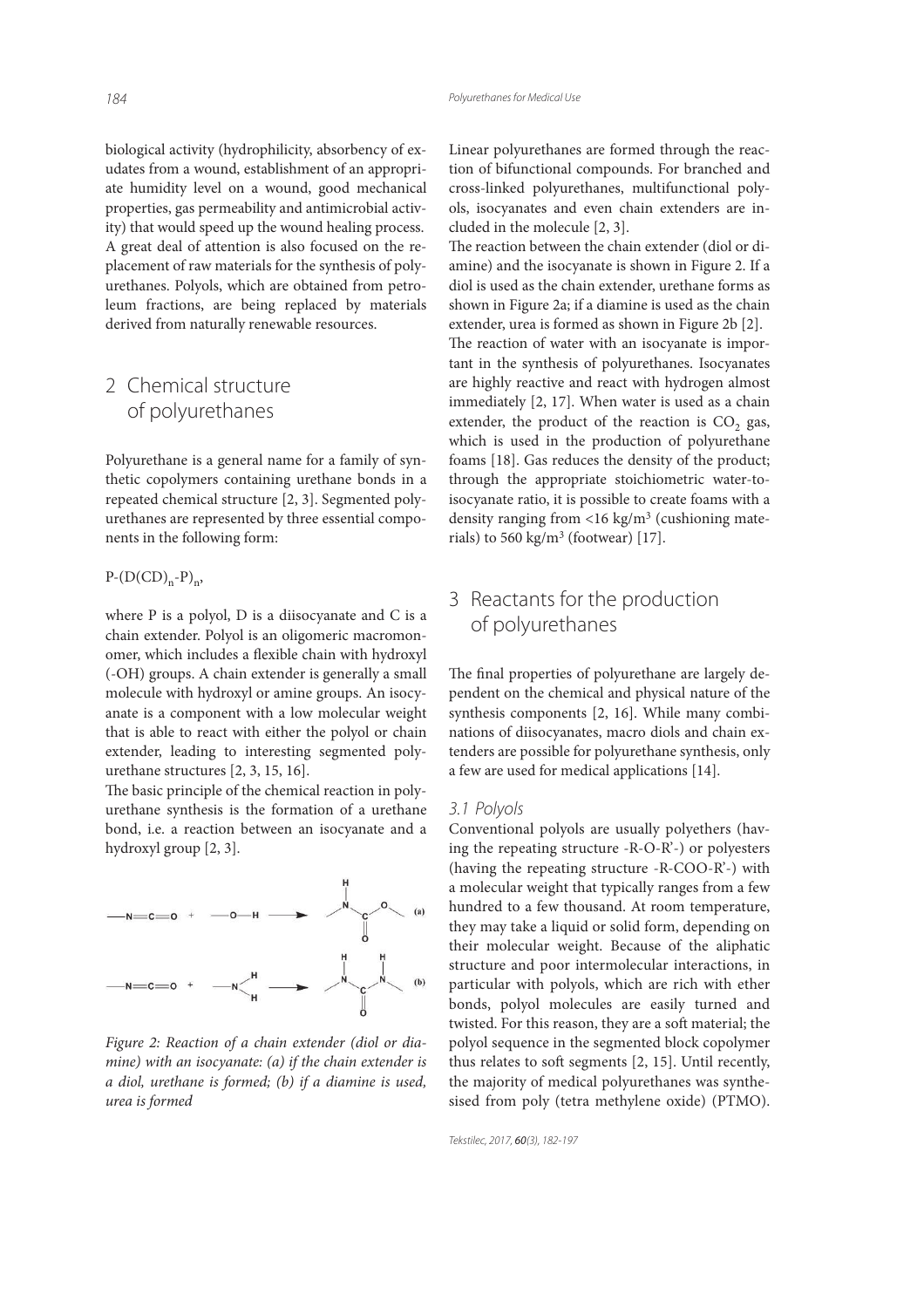New polyols are being developed for biomedical and industrial applications, such as polyalkyl polyols, polydimethylsiloxane polyols or polycarbonate polyols [2, 14, 15].

#### *3.2 Isocyanates*

The most important isocyanate used in the production of polyurethanes is diisocyanate, comprising of two isocyanate groups (R-NCO) per molecule. The use of multifunctional isocyanates leads to the formation of a network or cross-linking. Because of strong intermolecular interactions, the segments formed by isocyanates and chain extenders are stiffer than polyols, are typically vitreous at room temperature and for that are called hard segments [2, 15].

Diisocyanates may be aromatic or aliphatic. Some commercially important diisocyanates are shown in Figure 3. They are Hexamethylene diisocyanate and derivatives thereof, Naphthalene 1,5-diisocyanate, Triphenylmethane-4,4'4''-triisocyanate and Trimethyl-heksa-methylene diisocyanate (TMDI) [3]. Diphenylmethane-4,4'-didsocyanate (MDI) is often

used for the synthesis of medical polyurethanes due to its easy handling, symmetric structure and high reactivity [17]. Hydrogenated MDI and trans-cyclohexane-1,4-diisocyanate are used less frequently for medical purposes [17]. Another equally or even more industrially important diisocyanate is toluene methyl diisocyanate (TDI), which is also aromatic by nature [2, 18].

It should be noted that isocyanates are toxic, particularly to the respiratory system. They are highly reactive compounds. Their carbon atom is a strong electron acceptor, while their nitrogen atom is a strong electron donor and their oxygen atom is a bad electron donor [3].

Despite the popularity of the use of aromatic isocyanates for medical polyurethane synthesis, it is a well-known fact that the in vivo degradation of aromatic diisocyanates leads to the formation of carcinogenic aromatic amines. For this reason, recent studies addressing the synthesis of medical polyurethanes avoid aromatic isocyanates and replace them with aliphatic [19, 20].



Figure 3: Some of the most important isocyanates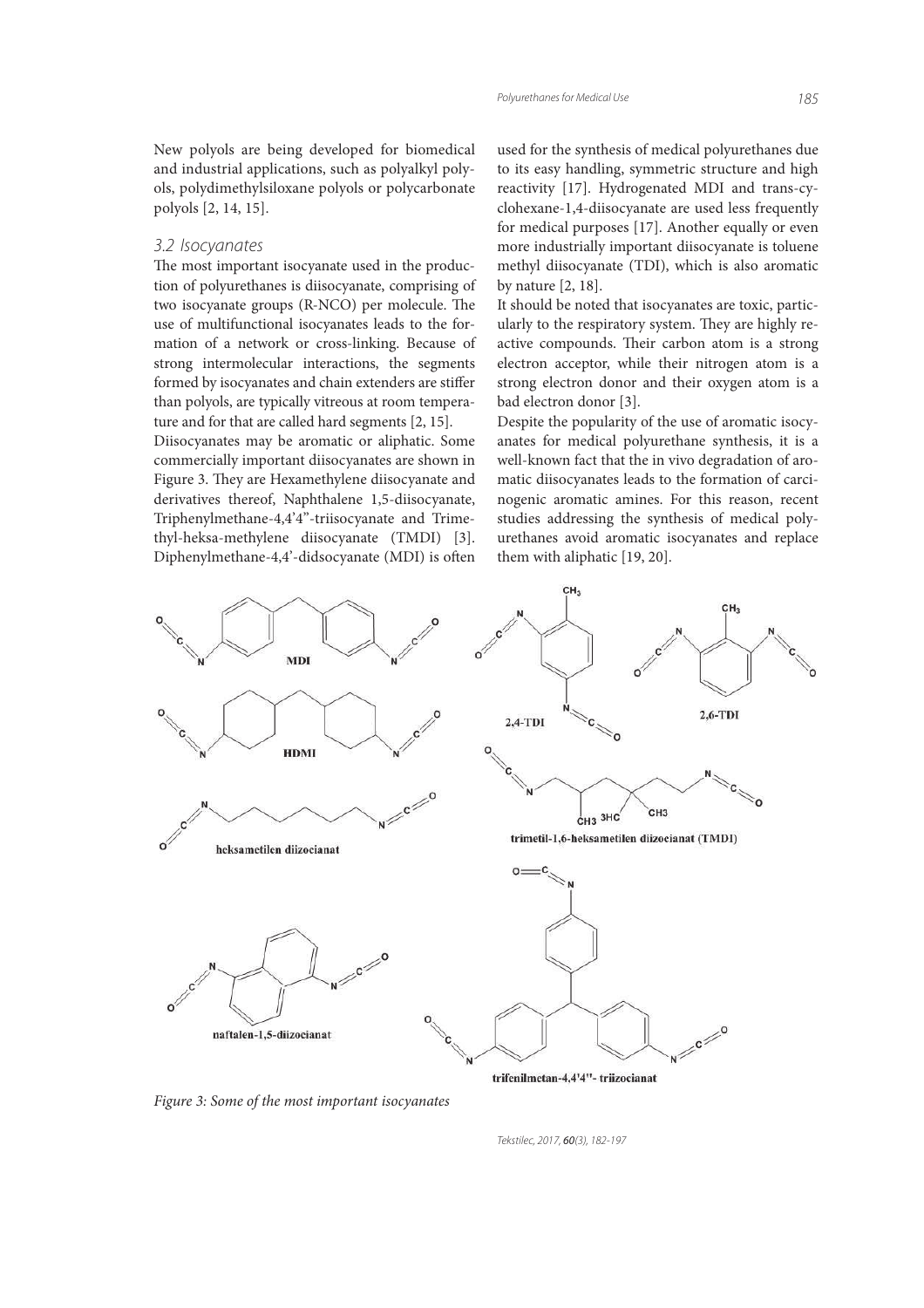*3.3 Chain extenders* The product generated as a direct result of the reaction between a polyol and diisocyanate is a soft rubber with poor mechanical strength. These properties may be improved through the addition of a chain extender, which is most frequently a molecule with a low molecular mass (<400), such as 1,4 butandiol, etc. The roles of the chain extender include the guidance of growth, the organisation of the chain and the dissemination of sequences in the copolymer, consisting of a reciprocating chain extender and diisocyanate. These extended segments act as physical cross-linkers, which increases mechanical strength. If the chain extender is a diol, thermally processable polyurethanes are obtained. If the chain extender is a diamine, polyurethaneurea is obtained [2, 14, 15]. In this process, the polyurethane material is obtained by casting the dissolved polyurethane into a mould and evaporating the solvent.

### *3.4 Additives for the production of polyurethanes*

In the production of polyurethanes, a broad range of additives such as plasticisers (to modify the physical properties of polyurethane products), catalysts (for the control of the reaction between isocyanates and polyols), foaming agents (for the production of polyurethane foams), surfactants (to aid in mixing incompatible components in the reaction mixture), pigments (for adjusting the density of the foam, and UV protection), fillers and flame retardants are also added [3].

#### *3.5 Polyurethanes from renewable resources*

Polymerisation reactants to replace reactants derived from raw fossil materials are a relatively new field of research [21]. They mainly comprise natural renewable materials obtained from soybean oil, sunflower oil and canola oil. Non-food sources of polyols, such as algae, vernonia oil, mustard seed oil from Physaria tenella, castor oil  $[22]$  and liquefied wood,  $[23]$  are also being introduced. Recent studies address the preparation of polyurethanes from glucomannans [24], chitin and chitosan [25], lignin [26], heparin [27], starch [28], collagen [29] and alginate [30], where all of these materials have potential medical applications, including the treatment of wounds.

If, however, the replacement results in deterioration or changed polymer properties, replacement is more problematic and compromises are necessary [21]. Limitations in the effectiveness of obtaining derivatives from vegetable oils have been observed with respect to both foams and elastomers [31]. Some problems can be attributed to limitations related to the chemical structure of the molecular chains in vegetable oils. In order to meet the customer's requirements, the dilution of vegetable oil derivatives with non-vegetable oils is necessary [32].

The first attempts to use vegetable oils in the synthesis of polyesters and polyurethanes were based on the use of ricinoleic acid, which is present in castor seeds, where the low proportion of ricinoleic acid in the seeds, geographical availability and inertia of ricinoleic secondary alcohols represent limitations [33]. The epoxidation of unsaturated vegetable oils from seeds, which was followed by alcoholisation was also investigated, but not very successfully [34]. Recent research has focused on the study of the structural limitations of triglycerides in the seed oil, where the fatty acids are separated to glycerol and fatty acid methyl esters [35].

Recent studies of the structural properties of polyurethanes from seed oils have been intensive, and revealed both the associated potentials and limitations. Ryan et al. have studied the hydroformylation and reduction of fatty acid methyl esters with polyether triols used for further reaction with toluene diisocyanate. The cross-linking density, network design and mechanical properties were analysed [36]. Macosko et al. studied the substitution of soft segments with soy oil (through epoxidation and alcoholisation) in flexible foams. It has been noted that foam properties are highly dependent on polyols based on seed oils [37]. In general, the properties of these materials are inferior when compared to conventional petro-chemical materials, unless they are used as highly diluted additives to products based on petro-chemicals [35].

However, polyols based on seed oils are a promising material in the production of polyurethane elastomers, primarily because of their hydrophobicity. It is known that the modulus and tensile strength of polyurethane elastomers depend on the ability of microstructural separation of hard and soft segments into domains. The rate of such microphase separation depends, inter alia, on the thermodynamic incompatibility described by the Flory-Huggins parameter  $\chi$  between the hard and soft segments. An increase in the hydrophobicity of soft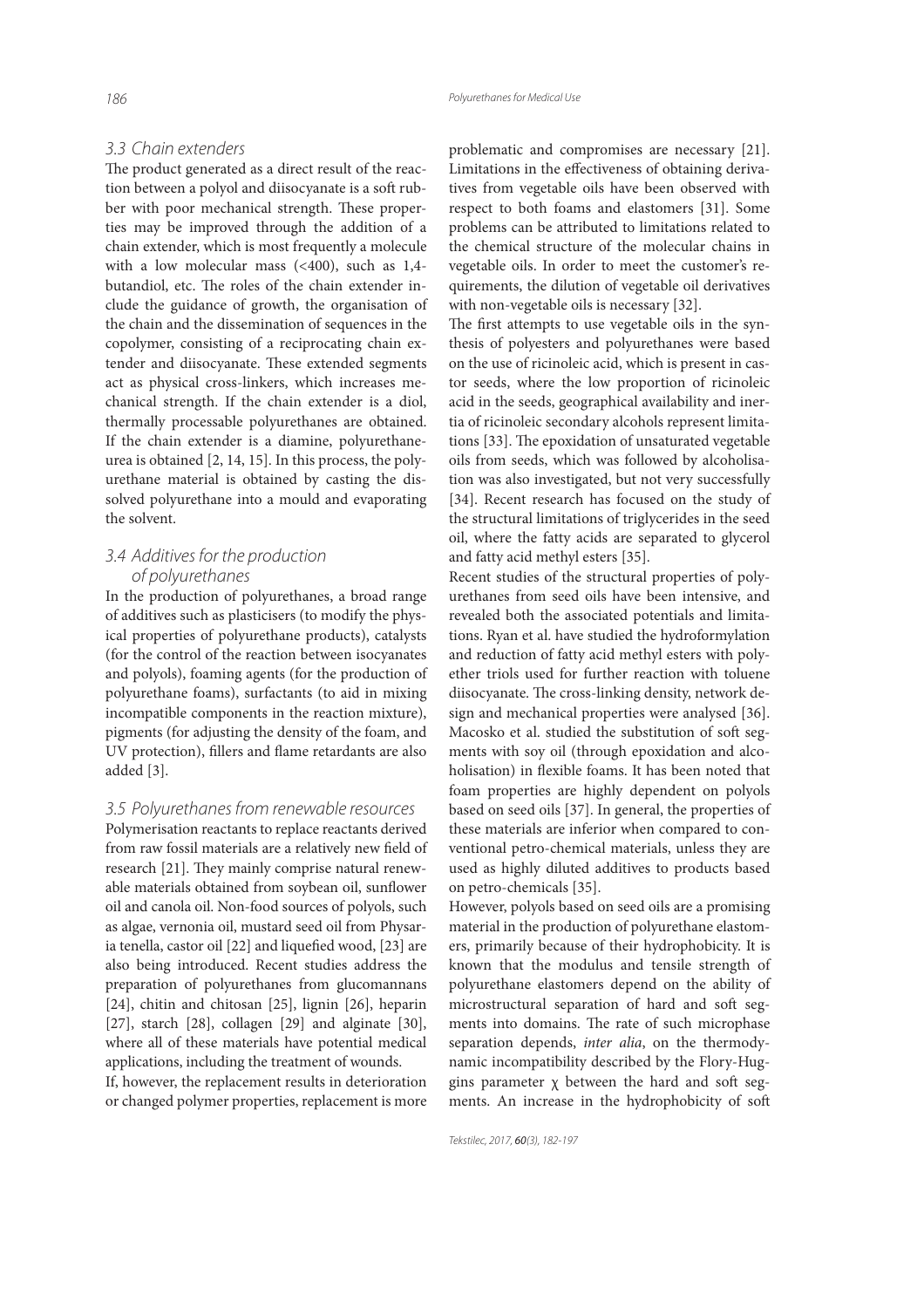segments usually leads to greater χ, better phase separation, and therefore high modulus and strength (at a given solid content and the molecular mass of the soft segments). All of these characteristics also depend on the kinetics of the reaction, polydispersity and the method of polyol preparation [35].

Sonnenschein et al. found that reactants from seed oil are more useful when triglycerides are separated into fatty acid methyl esters, saturated components are removed and olefin components are properly functionalised [38]. With the seed oil obtained from genetically modified plants, it is possible to achieve a high proportion of oleic fatty acid and a small proportion of saturated components. For this reason, the aforementioned method seems both economically and practically reasonable [38]. Monomers were obtained through the hydroformylation of oleic methyl esters into corresponding aldehydes, which were hydrogenated to primary alcohols. Those monomers exhibit a very high utility value and versatility, which makes them an excellent replacement for certain applications [39].

# 4 Structure of polyurethanes

#### *4.1 Segmented polymers*

The science of polymers describes the intermolecular arrangement as a geometric relationship between adjacent polymer molecules and their arrangement in a polymeric material. There are three different states of intermolecular arrangements: crystalline, amorphous and segmented. Completely randomly arranged polymer molecules are amorphous, as opposed to crystalline segments built of properly spatially arranged polymer molecules or parts thereof in crystal lattices. Polyurethane elastomers have a two-phase segmented structure, where soft segments separate the hard rigid segments. Hard segments enhance the soft segmentation matrix [40, 41].

An example is a segmented polyurethane elastomer synthesised from polyether [poly (oxytetramethylene)], polyester, MDI and ethylene diamine. In a non-tensile state, spatially separated hard and soft segments are distinguishable. Hard segments are connected into discrete domains by van der Waals interactions and hydrogen bonds. The crystallisation of soft segments is achieved by extending the polymer. This concept is shown in Figure 4a, where

the partial crystallisation of soft segments is achieved by elongating the polymer by up to 200%. Crystallisation is increased, as shown in Figure 4b, by further elongating the polymer by 500%.



Figure 4: Segmented polyurethane elastomer: (a) polyester soft segment at 200% elongation, and (b) at 500% elongation

Hydrogen bonds are also formed in the soft segments between the polymer chains during tensile crystallisation. Hydrogen bonding between two adjacent polymer chains significantly improves the physical properties of polyurethane elastomers. This leads to a three-dimensional "quasi cross-linked" molecular structure [41].

Attractive forces between the polymer chains of hard segments are much greater than those present in soft segments, which is the result of the high concentration of polar groups and the possibility of the formation of hydrogen bonds. Hard segments significantly influence mechanical properties, particularly the modulus of elasticity, hardness and tensile strength. The behaviour of elastomers at elevated temperatures varies depending on the structure of hard segments and their ability to stay linked at elevated temperatures. The properties of rigid segments are contributed by diisocyanates and chain extenders [4, 40, 41].

Quasi cross-linking is reversible, depending on the temperature, polymer composition and solvation (dissolution), and it offers many interesting possibilities for the processing of thermoplastic polyurethanes (e.g. extrusion or moulding, coatings, etc.) [4, 41].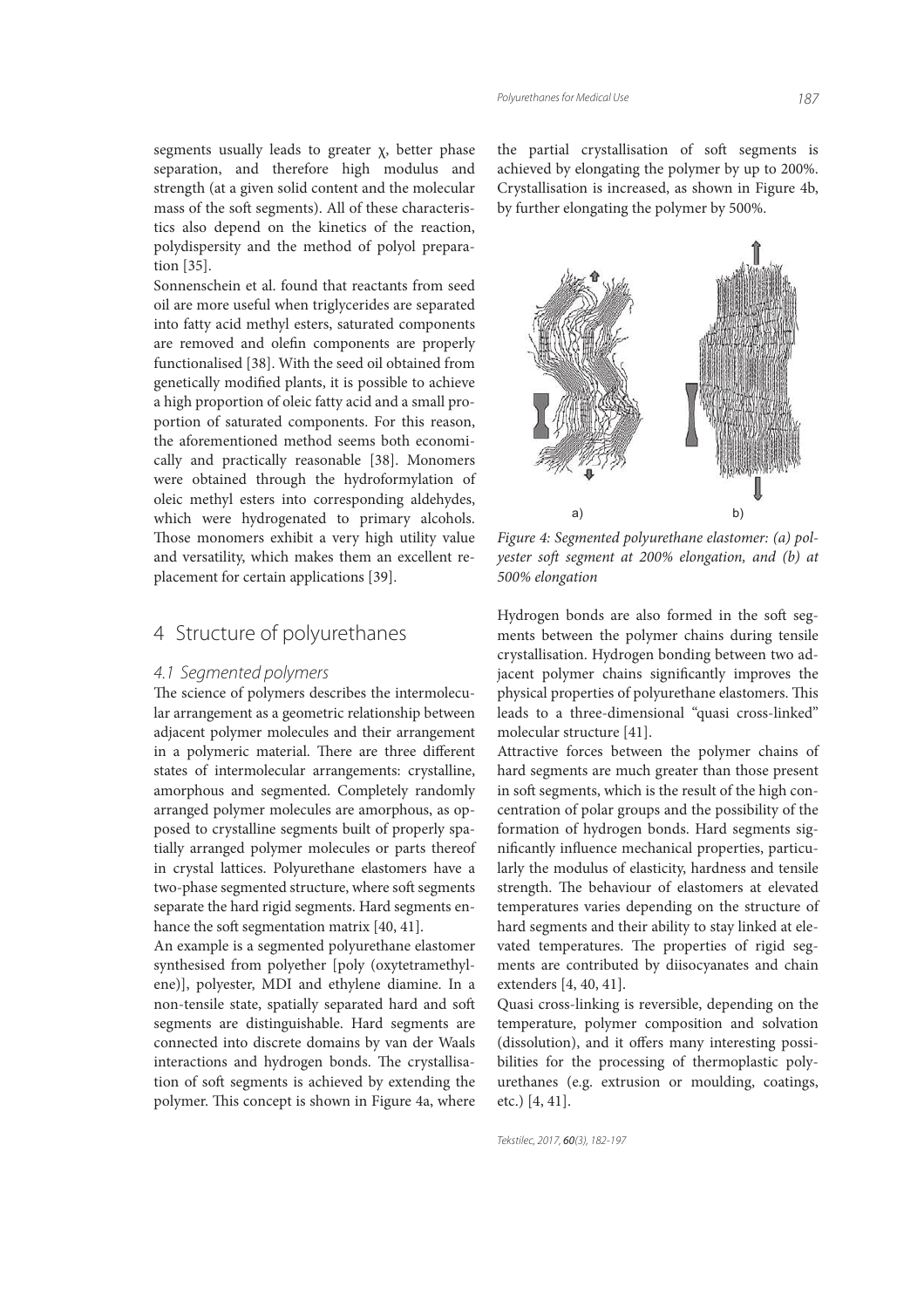The morphological and structural arrangement of segmented polyurethane polymers is determined by the following:

- Hard and soft segments are incompatible with each other, while elastomers exhibit a two-phase morphology, despite the high degree of mixing of both segments.
- Soft segments containing glycols form an amorphous matrix in which hard segments are dispersed.
- Hard domains containing chain extenders act as multifunctional cross-linkers, which influence the behaviour of elastomers. Hydrogen bonds can form between hard and soft segments, although it is uncertain to what extent they affect physical properties.
- Hydrogen bonds between the molecules of hard segments create a three-dimensional molecular structure in certain areas.

Morphology is unstable with respect to temperature, and is dependent on the chemical composition and thermal history of the polymer [4, 41].

# 5 Polyurethanes for medical use

The use of polyurethane covers many medical fields, such as [2, 6, 42]:

- cardiovascular devices (catheters, vascular prostheses, pacemakers, etc.),
- materials for reconstructive surgery (wound dressings, breast implants, maxillofacial prosthetics, other implants, etc.),
- obstetrics and gynaecology (condoms, contraceptive sponges, etc.), and
- textile materials (hospital sheets, surgical drapes, etc.).

Natural or synthetic materials used in contact with biological systems for the treatment, growth or replacement of tissues, organs or body functions must meet the basic requirements of biocompatibility (i.e. minimal biological response), because the human organism or a biological environment with a high concentration of chloride ions and proteins is a relatively aggressive environment. Biocompatibility means the interactions between a material and body tissue. Both the response of tissue or an organism (host) to a material and the response of a material to tissue or blood are possible [42, 43].

From the full range of polyurethanes, segmented copolymers with good mechanical properties and relatively good biostability are used for medical purposes. Besides polyurethane, silicone rubber is used in biomedical applications. But although it demonstrates excellent biocompatibility, it also demonstrates lower tensile strength and is much more subject to wear, which could represent a limitation in medicinal use [14].

Since 1967, when Boretos and Pierce, and later in 1971, when Lyman et al. discovered that polyurethane-urea polymers are haemocompatible, these elastomeric materials have been intensively introduced in biomedical applications, such as arti ficial hearts, intra-aortic balloon catheters, heart valves and haemodialysis membranes. Shortly thereafter it was found that polyurethane haemocompatibility depends on the proportion of hard and soft segments, where higher thrombogenicity is demonstrated by polyurethanes with a higher content of solid segments [2].

*5.1 Current situation and future perspective in the development of biomedical polyurethanes*

In recent years, significant effort has been placed on the development of resorbable polyurethanes for use in a variety of biomedical applications, including tissue engineering scaffolds, controlled release applications, wound dressings, abdominal wall reconstruction and many others. The design of biodegradable polyurethane devices depends on the balance between mechanical property requirements and the desired degradation rate. Current research focuses on both of these key topics: decoupling mechanical properties from the degradation rate and expanding the available properties [44].

# *5.2 Surface characterisation techniques in the development of biomedical polyurethanes*

Surface characterisation also represents a special area in the development of biomedical polyurethanes. In typical applications, including artificial hearts, catheters, feeding tubes, surgical drains, dialysis devices, wound dressings and more, polyurethane surfaces must interact with various bodily fluids, tissues or organs. The surface properties of polyurethane biomaterials are thus key factors in determining the performance of finished products. For this reason, a tremendous amount of research has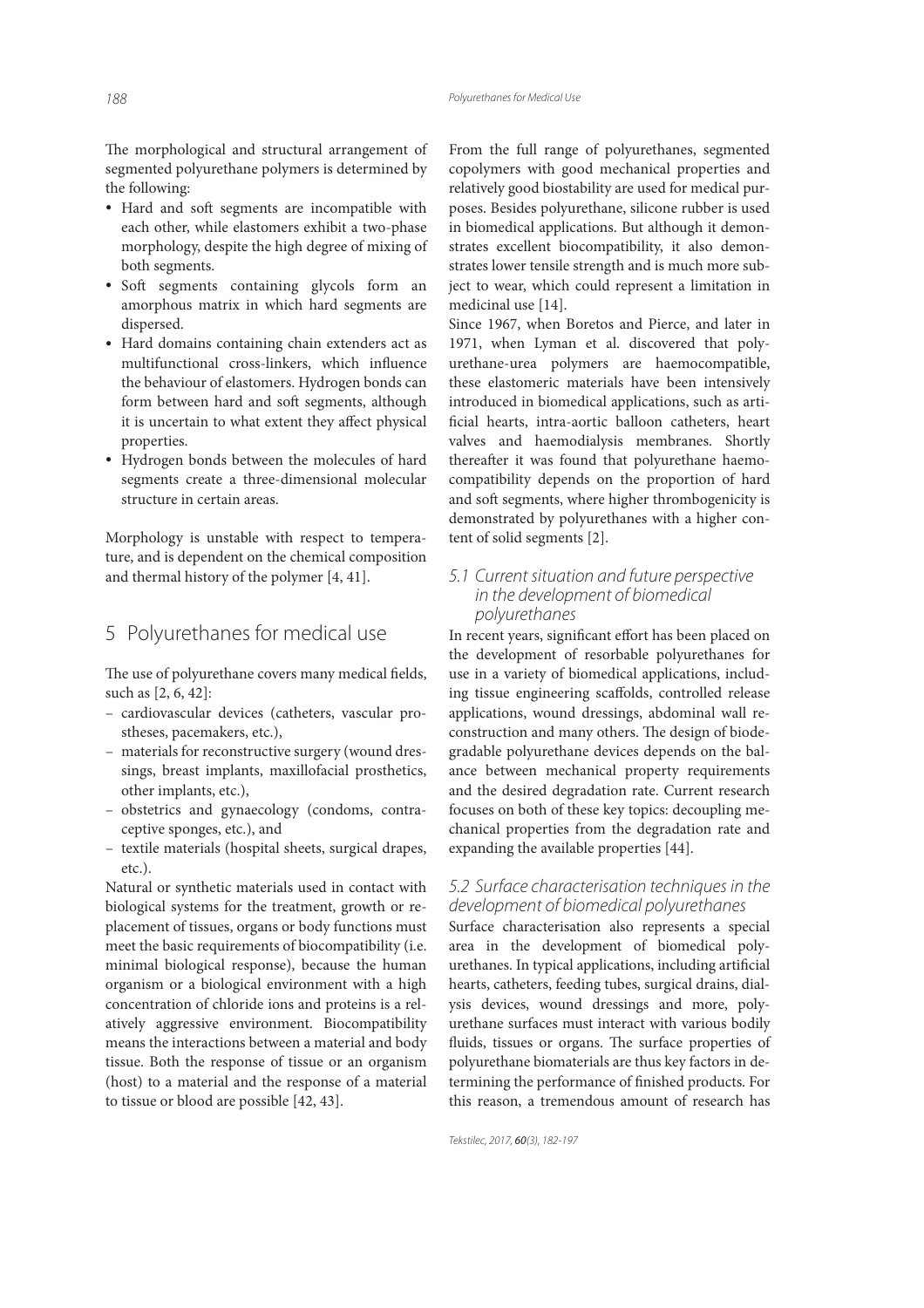focused on the surface modification of polyurethane biomaterials to improve their lubricity, hydrophilicity/hydrophobicity, haemocompatibility, antithrombogenicity and antimicrobial activity. It is equally important that proper surface characterisation techniques are applied during such research [45].

The use of medical devices, such as catheters, angioplasty balloons and cardiovascular stents, usually involves the insertion of those devices into the urinary tract or veins. During insertion, the high surface lubricity of devices helps to facilitate the insertion process and reduce insertion-associated tissue damage, which benefits both the patients and the surgeon. Early approaches to decreasing insertion friction involve using lubricants such as olive oil and silicon oil, or low friction materials, such as polyethylene. However, 90% of total friction is believed to derive from interatomic adhesion between two surfaces. A reduction in interatomic adhesion thus results in a reduction in friction force. When water, as the most abundant fluid in the body, easily wets the polymer surface and creates a thin layer between two surfaces to eliminate solid/solid contact, friction force is significantly reduced. A general approach to friction reduction is thus an increase in the surface hydrophilicity of polyurethanes through coating or surface chemical modification [45].

Surface characterisation methods for such materials include coefficient of friction measurements, typically applying the ASTM D1894-14 standard method [46], contact angle measurements [47, 48], X-ray photoelectron spectroscopy [47], secondary ion mass spectrometry [49], scanning electron microscopy [48] and atomic force spectroscopy [47]. When a medical device is in contact with a bodily fluid such as blood, the first thing that occurs on the surface is protein adsorption, which can be determined with the use of quartz crystal microbalance [50] and iodination radiolabelling [51]. Polyurethane medical devices frequently require good haemocompatibility. There are several in vitro and ex vivo tests available to evaluate haemocompatibility. In vitro platelet adhesion can be measured through radioactive isotope labelling, lactate dehydrogenase assay and acid phosphate assay [45]. An in vitro blood loop standard method or an ex vivo shunt blood loop test are also used to determine haemocompatibility [45]. The antimicrobial efficiency of polyurethanes, which are surface modified/coated with antimicrobial active agents/groups, can be tested by

measuring the inhibition zone or through a contact kill test [52, 53].

#### *5.3 Innovative medical applications of biodegradable polyurethanes*

The study of polyurethane degradation mechanisms has stimulated the development of innovative degradable polyurethane materials, particularly in the areas of wound dressings, tissue engineering applications, vascular applications, nanoparticles, nanocapsules and nanofibres. The most recent studies also address controlled drug [54–58], cell [59] and gene [60] delivery, antimicrobial polyurethanes [61], polyurethanes for bone tissue engineering [62], nerve and muscle regeneration [63] and dermal scaffolds [64]. New-found formulations have resulted in different medical applications and the latter are far from exhausted. Below we present some fields that are currently the most intensively engaged in the development of new polyurethane materials.

#### **Polyurethane wound dressings and plasters**

Polyurethanes are widely used as wound dressings because they are soft, flexible for uneven surfaces, do not stick to wounds, do not leave residues and have good barrier properties (impermeable to bacteria but permeable to oxygen) [65]. Common polyurethane wound dressings are semi-permeable adhesive films, perforated films, hydrocolloids and foams [2]. Depending on the shape (film, membrane, foam, etc.), chemical composition and functionalisation, they are suitable for wounds with different amounts of exudate  $[2, 65]$ . Thin and transparent polyurethane films are particularly suitable for the protection of surfaces and for post-operative wounds with no or weak exudate secretion. They do not permeate bacteria and water, but permeate gases, thus allowing wounds to breathe. Polyurethane foams are suitable for wounds with more exudate, as they are highly absorbent and able to retain exudate [65]. Polyurethane coatings may be the only component forming a wound dressing, but are more frequently used in multi-component dressings, such as hydrocolloid wound dressings. There are currently several commercial products on the market. Polyurethane wound dressings contain various active substances, such as pharmacologically active substances, antibacterial (chlorhexidine (Opsite® CH) and iodine (Tegaderm® Plus)), local anaesthetics, agents with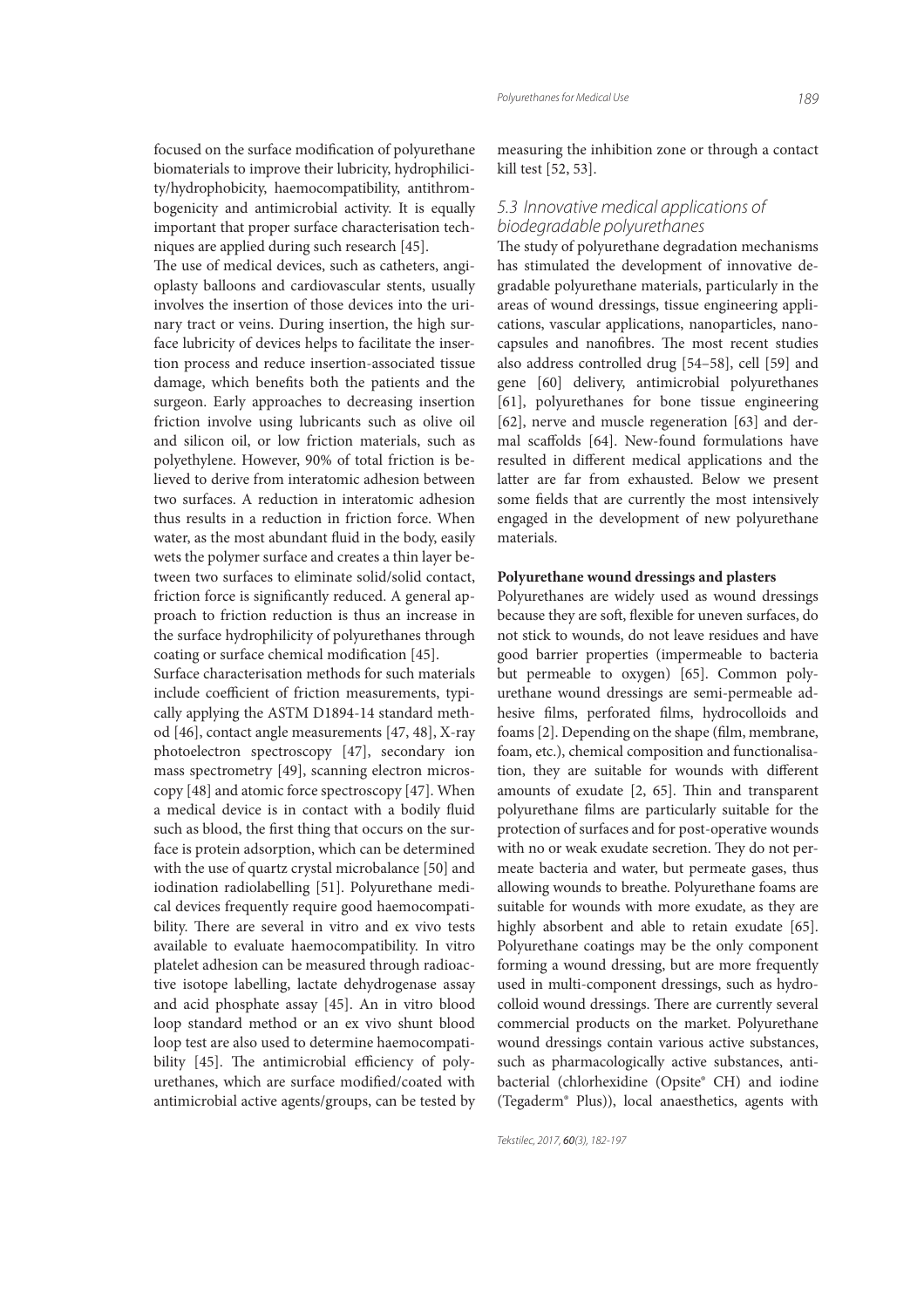bacteriostatic effects and antifungal agents. Dressings for the treatment of leg ulcers are treated with glycerine, zinc or collagen. Other dressings, primarily hydrocolloid coatings, contain absorbents and gelforming agents. Granuflex® and Borderex Granuflex® contain a dispersion of gelatine, pectin and carboxymethyl cellulose with other polymers [2].

Despite numerous publications regarding research on polyurethanes in the past 10 years, there are only a few scientific papers on the biocompatibility testing of medical polyurethane wound dressings. The main topic of research is the development of new polyurethane materials that would, in addition to biocompatibility, also contribute to faster wound healing. The requirements for these materials are good mechanical properties, the ability to maintain the appropriate humidity level of a wound and antimicrobial protection [66].

Yari et al. synthesised a new polyurethane membrane designed for wound care, which has the ability to absorb wound exudates and demonstrates antimicrobial properties. The membrane was synthesised by means of an amine reaction from an epoxy-polyurethane pre-polymer, and an antibacterial epoxyquaternary ammonium component (glicidyl triethylammonium chloride). In order to increase the absorbency, poly (ethylene glycol) polyol was added. Suitable bio-compatibility was demonstrated by using an MTT test (with the use of 1-(4,5-dimethylthiazol-2-yl)-2,5 diphenyl tetrazolium bromide), and the direct contact method with two cell lines: fibroblasts and epidermal keratinocytes [67].

Recent studies in the preparation of biocompatible polyurethanes focus on the replacement of raw materials derived from petroleum fractions with polyols of natural origin, in particular from natural oils (plant and animal)  $[10]$ , which is useful in the field of wound dressings [68]. Ozkaynak et al. prepared a polyester polyurethane membrane from linseed oil, from which a polyol for the further synthesis of polyurethane was prepared. The results of the characterisation showed good mechanical properties, good gas permeability and good acid resistance. It has therefore been suggested that the material is suitable as a medical wound dressing [68, 69].

Later, Gultekin et al. prepared several polyurethane films intended for medical coatings through the esterification of linoleic acid (from linseed oil) and glycerol. Toluene 2,4-diisocyanate was used for the isocyanate component. Polyurethane films were

prepared with and without a catalyst (calcium octoate) and with and without cross-linking, in an effort to determine the effect of these parameters on biocompatibility. The commercial medical polyurethane coating Opsite® (Smith & Nephew) was used as a reference material. A calorimetric test with MTT (3-(4,5-dimethylthiazol-2-yl)-2,5-diphenyl tetrazolium bromide) and a direct contact test were used for the in vitro determination of cytotoxicity. Mouse NIH 3T3 fibroblasts were used. Cell growth was most extensive on the commercial wound dressing, although the polyurethane sample prepared without a catalyst that was not cross-linked also showed a very similar result. The worst fibroblast growth was demonstrated on a polyurethane surface prepared with the catalyst and cross-linked [70].

Yücedag et al. more accurately characterised polyurethane prepared from linseed oil in terms of biocompatibility. An in vitro degradation test in a phosphate buffer at a temperature of 37 °C using a gravimetric method, Fourier transform infrared spectroscopy (FTIR) and scanning electron microscopy (SEM) were performed. A higher degradation rate was observed when diisocyanate HDMI was used, relative to the samples with MDI and HDMI. An MTT test and a direct contact test using mouse NIH 3T3 fibroblasts were also performed, with the materials showing no cytotoxic effect [66].

Polycarbonate polyurethanes are replacing polyether polyurethanes synthesised from polyols derived from petroleum fractions. On average, polyether-polyurethanes have better mechanical properties than polycarbonate polyurethanes, which are more biostable due to the absence of sensitive ester and ether links in soft segments  $[71-73]$ . Although potential as medical wound dressings has been demonstrated [74], there are not currently many studies on this topic.

#### Polyurethane scaffolds for tissue engineering

Tissue engineering combines three-dimensional (3D) biodegradable scaffolds and cells to grow 3D in vitro tissues for drug screening and in vivo regeneration [75]. One of the requirements imposed on scaffolds is a suitable, porous structure with uniformly distributed interconnected pores. Materials should possess a high degree of porosity (in excess of 90%) and proper pore dimensions (from ten to hundreds of μm), depending on the application. According to literature, scaffolds for liver regeneration should have a pore diameter of 20 μm to allow the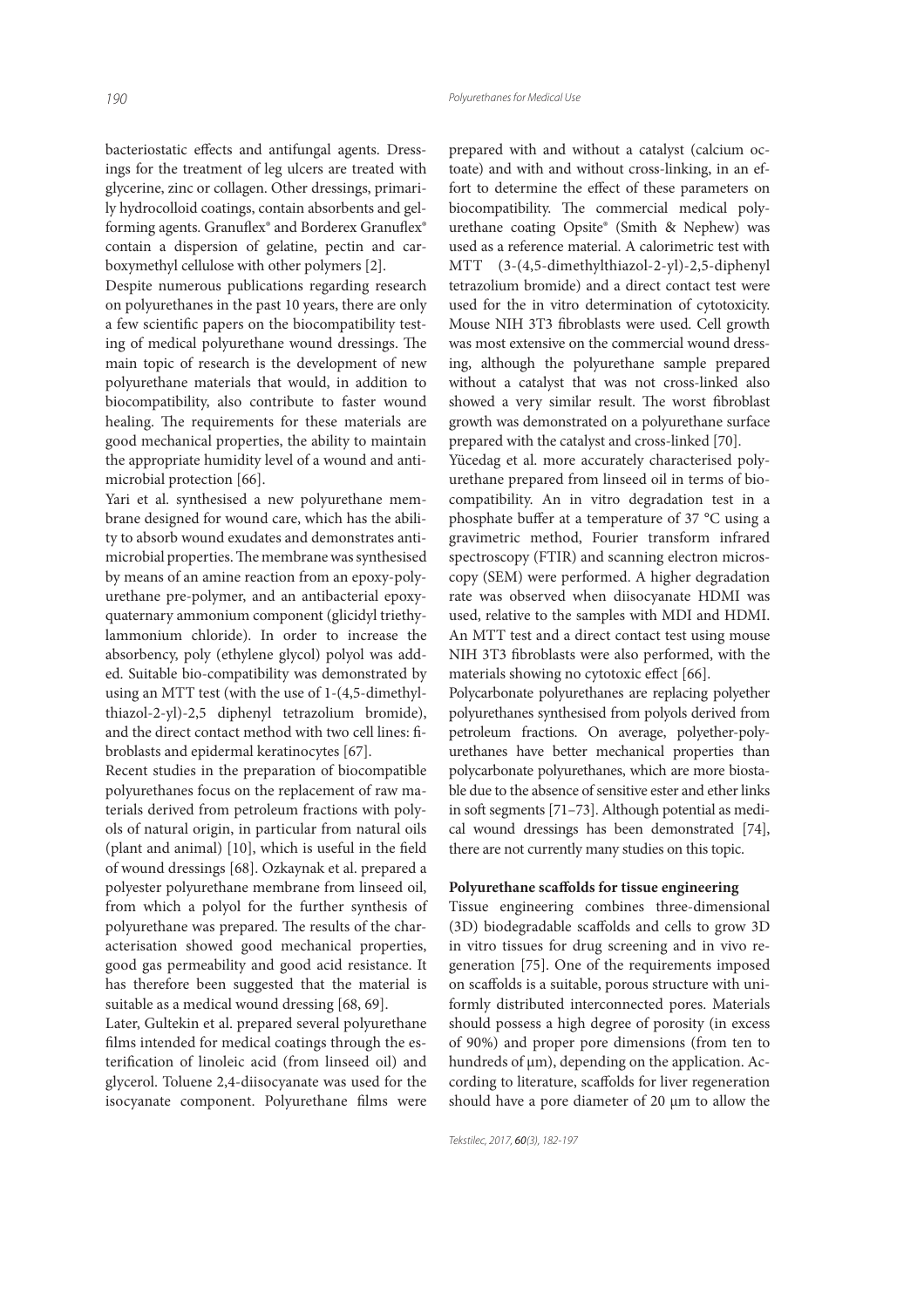*Polyurethanes for Medical Use 191*

growth of hepatocytes, while the proper pore diameter for skin should be within the range of 20 to  $150 \mu$ m. The best pore size for bone is between 200 and 400 μm. Moreover, pores must be interconnected to allow cell and tissue ingrowth [76]. A wide variety of techniques has been developed to create either fibrous or porous scaffolds from polyurethane. Generally, those techniques can be divided into two groups: conventional and advanced. Conventional techniques include solvent casting/particle leaching (SCPL) [77], thermally-induced phase separation [78], gas foaming and melt moulding, while advanced techniques include, inter alia, electro-spinning and 3D printing [76].

Three-dimensional bio-printing is being applied to regenerative medicine to address the need for tissues and organs suitable for transplantation. Compared to non-biological printing, 3D bio-printing involves additional complexities, such as the choice of materials, cell types, growth and differentiation factors, and technical challenges related to the sensitivities of living cells and the construction of tissues [79]. Initially, polyurethanes in medical applications were used as artificial skin, vascular grafts, neural connections, bone grafts and materials for the repair of articular cartilage [76]. Recent literature describes many polyurethane systems that are suitable for 3D printed scaffolds.

Recently, Hung et al. developed water-based polyurethane 3D printed scaffolds with a controlled release function for customised cartilage tissue engineering [75]. The prepared printing ink contained a water dispersion of synthetic biodegradable polyurethane elastic nanoparticles, hyaluronan, and bioactive TGFβ3 ingredients or a small molecule Y27632 drug in place of TGFβ3. Compliant scaffolds were printed from the ink at low temperatures. They show that the prepared scaffolds promote the selfaggregation of mesenchymal stem cells (MSCs) and, through the timely release of bioactive ingredients, induce the chondrogenic differentiation of MSCs and produce a matrix for cartilage repair [75].

Hernandez-Córdora et al. synthetisised an innovative polycaprolactone based polyurethane-urea copolymer that demonstrated improved mechanical properties compared to its previously published counterparts. This study shows that indirect 3D printing could provide the means to fabricate this innovative biodegradable polymer into a scaffold suitable for cardiac tissue engineering [80].

Electrospinning is also a popular technique for the production of scaffolds for different areas of tissue engineering. Carlberg et al. found that electrospun polyurethane porous scaffolds, which mimic the natural three-dimensional environment of the in vivo extracellular matrix and provide physical support, are promising candidates for central nervous system tissue engineering [81]. Jing et al. found that electrospun thermoplastic polyurethane/graphene oxide tubular scaffolds have the potential to be used in vascular tissue engineering [82].

#### **Polyurethane nanoparticles and nanocapsules**

In recent years, polymeric nanoparticles and nanocapsules have gained in popularity as promising vehicles for delivering drugs and others agents. In addition, the development of biocompatible polyurethanes has drawn much attention due to their excellent physical properties, biocompatibility and biodegradability, while the potential value has been discussed for a variety of pharmaceutical, medical, and cosmetic applications, such as a medium for controlled release [83]. Significant advances have been made in the design, formation and characterisation of polyurethane nanoparticles. Different approaches have been employed to synthesise polyurethane nanoparticles as carriers of imaging agents, as drugs or as copolymers to form different versatile matrices [84]. Polyurethane particles have been synthesised using several techniques, such as suspension-polycondensation, interfacial polycondensation combined with spontaneous emulsification, suspension-polyaddition, dispersion in organic solvent, and supercritical carbon dioxide and miniemulsion technique [85]. The chemical reactivity and properties of these polymers make them suitable for binding peptides, nucleic acids, antibodies and other biomolecules to obtain functionalised nanoparticles for an array of medical applications. Further work is still required to develop new methods to obtain nanoparticle matrices with tuned porosity and degradability for sustained controlled drug release. The goal in the future is to obtain smart multifunctional nanoparticles and nanocapsules to target specific cells for the release of drugs or imaging agents controlled and triggered by external signals or the local environment [84]. For example, Cusco et al. recently developed a new drug delivery system for cancer chemotherapy based on polyurea/polyurethane nanocapsules that might protect the drug from premature activation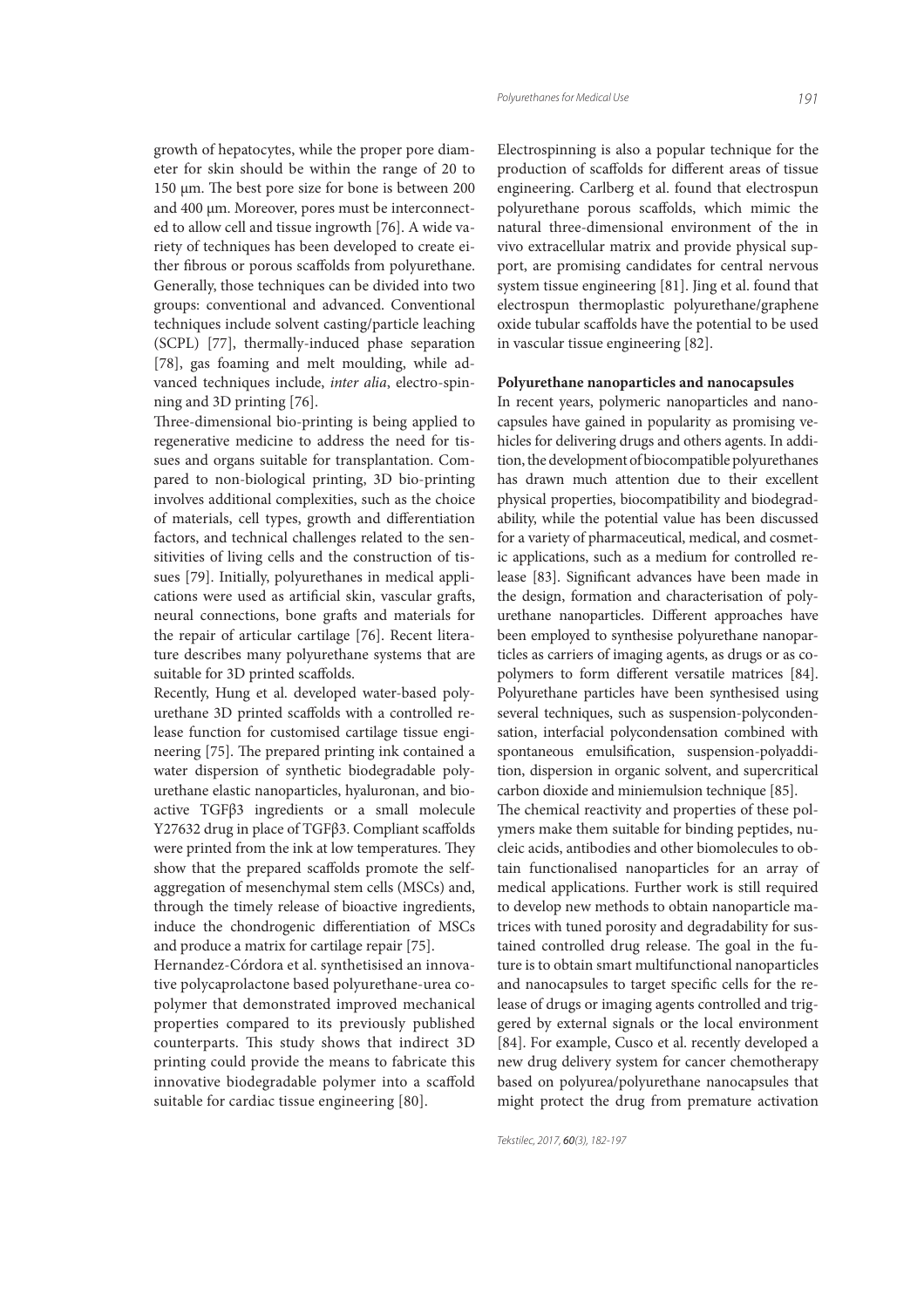and specifically release it inside cancer cells [86]. Rosenbauer et al. prepared stimuli-responsive polyurethane nanocapsules consisting of an aqueous core and a polymeric shell, where an encapsulated fluorescent dye is released via pH, UV-light or temperature stimulation [87]. Other release mechanisms of polyurethane nanocapsules, such as laser light, ultrasound, magnetic force or enzymatic degradation, still represent a challenge for future research.

Polyurethanes that represent an important class of biomaterials could be even more advantageous if they exhibited X-ray contrast properties in applications, such as heart valves, catheters and vascular stents [88]. Radiopaque polyurethanes are commercially available, but usually contain additives, such as barium sulphate, tungsten or bismuth salts. Kiran et al. covalently bound iodine to bisphenol-A to obtain 4,4'-isopropylidinedi- (2,6-diiodophenol) (IBPA), which was used as a chain extender for the preparation of a non-cytotoxic radiopaque polyurethane [89]. To the best of our knowledge, the preparation of such non-cytotoxic material in nanoparticle or nanocapsule form has not been reported to date.

# 6 Conclusion

Polyurethanes are one of the most versatile polymeric materials. The chemical nature of polyurethanes enables them to be transformed into different shapes and used in consumer products, where they contribute to comfort, strength, and heat and sound insulation. They are found almost everywhere: in medicine, the automotive and marine industries, construction, textiles, household appliances, etc. In medicine, polyurethanes are used in the fields of gynaecology, reconstructive surgery materials and cardiovascular devices. Their advantage over other materials lies in their good mechanical properties and biostability. The development of biomedical polyurethanes is still aimed at producing new materials, particularly in the fields of wound dressings, tissue engineering and controlled drug release. New formulations include not only different reactant combinations and the replacement of reactants derived from petroleum fractions with naturally renewable reactants, but also the preparation of composite materials, and their surface functionalisation and transformation into other forms, such as nanofibers, nanoparticles, nanocapsules or fine dispersions, which

facilitates new possibilities for their use. There are practically unlimited possibilities in terms of variations in the choice of raw materials for the manufacture of polyurethanes, as well as an unlimited choice of substances (drugs, molecules, cells, etc.) for their functionalisation. Moreover, numerous methods for the creation of materials in various forms facilitate the future development of new, safer and more efficient polyurethane materials that will find their place in the field of new biomedical applications.

# References

- 1. Handbook of fiber chemistry. Second edition. Revised and expanded. Edited by M. Lewin and E. M. Pearce. New York, Basel : Crc Press, 1998.
- 2. VERMETTE, Patrick, GRIESSER, J. Hans, LA-ROCHE, Gaetan, GUIDOIN, Robert. Biomedical applications of polyurethanes (Tissue engineering intelligence unit). Georgetown, Texas, Austin, Texas : Landes Bioscience, Eurekah.com., 2001.
- 3. FORREST, M. J. Chemical characterisation of polyurethanes. In Rapra review reports. Report 108, 1999, **9**(12).
- 4. RANDALL, David, LEE, Steve. The polyurethanes book. New York : John Wiley & Sons, 2002.
- 5. BEHRENDT, G., NABER, B. The chemical recycling of polyurethanes. Journal of the University of Chemical Technology and Metallurgy, 2009, **44**(1), 3−23.
- 6. American Chemistry Council [online]. Polyurethanes. Introduction to polyurethanes [accessed 2016]. Available on World Wide Web: <https://polyurethane.americanchemistry.com/ Introduction-to-Polyurethanes/Applications>.
- 7. BHATTACHARYA, S., PATEL, B. Processing of polyurethane fibre and its blends. Man-Made Textiles in India, 2003, **46**(7), 248−254.
- 8. SZOSTAK-KOTOWA, Jadwiga. Biodeterioration of textiles. International Biodeterioration & Biodegradation, 2004, **53**(3), 165−170, doi: 10.1016/S0964-8305(03)00090-8.
- 9. BRYDSON, John Andrew. Plastics materials. 7th edition. Oxford : Butterworth-Heinemann, 1999.
- 10. ROGULSKA, Magdalena, PODKOŚCIELNY, Wawrzyniec, KULTIS, Anna, PIKUS, Stanislaw, POŹDZIK, Elżbieta. Studies on thermoplastic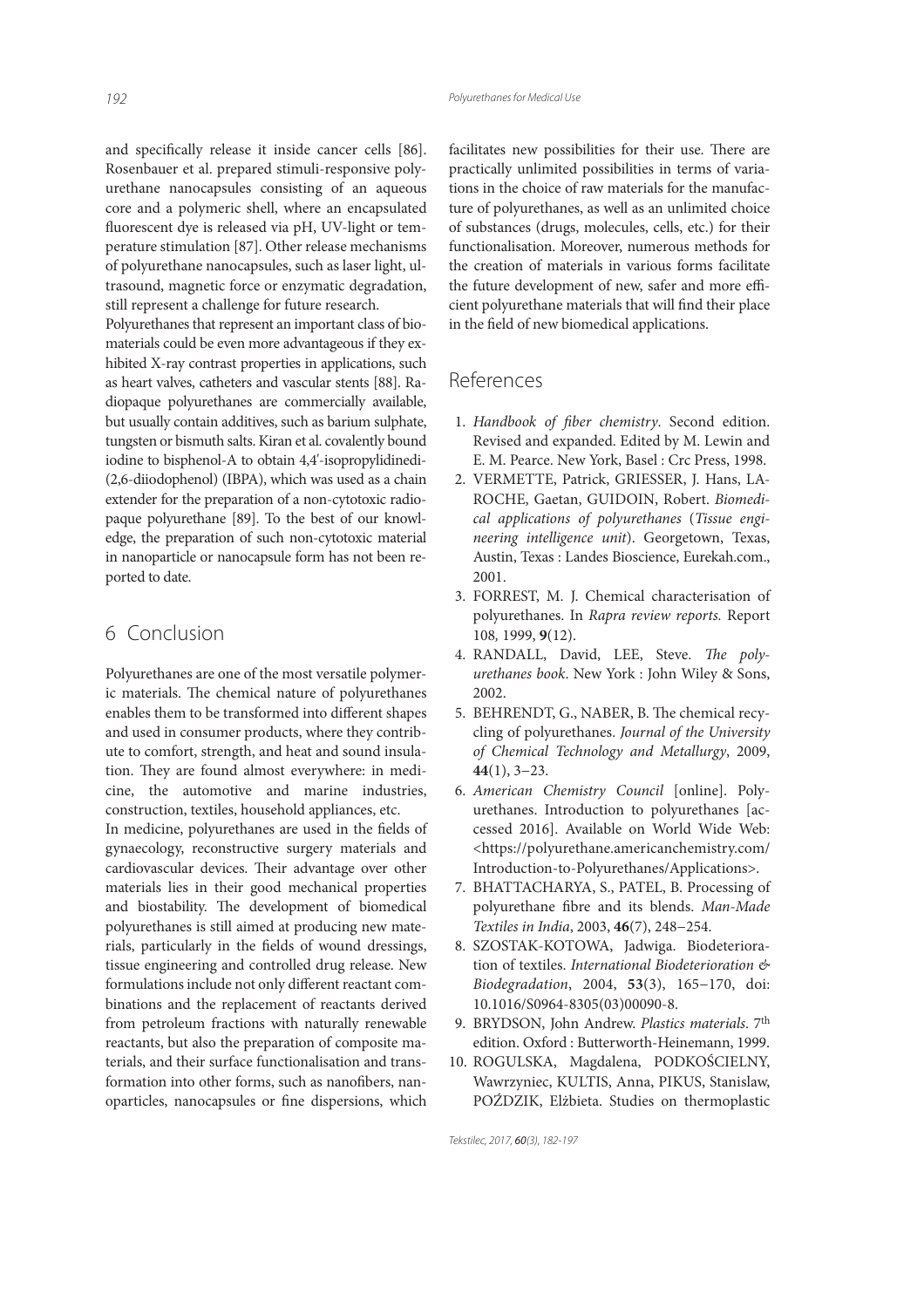polyurethanes based on new diphenylethanederivative diols. I. Synthesis and characterization of nonsegmented polyurethanes from HDI and MDI. European Polymer Journal, 2006. **42**(8), 1786−1797, doi: 10.1016/j.eurpolymj.2006. 02.014.

- 11. How products are made [online] Spandex [accessed 2016]. Available on World Wide Web: <http://www.madehow.com/Volume-4/Spandex. html>.
- 12. BRZEZIŃSKI, Stefan, MALINOWSKA, Grażyna, NOWAK, Teresa, SCHMIDT, Hubert, MARCINKOWSKA, Danuta, KALETA, Agnieszka. Structure and properties of microporous polyurethane membranes designed for textile-polymeric composite systems. Fibres & Textiles in Eastern Europe, 2005, **13**(6(54)), 53−58.
- 13. Porelle® [online]. Membranes [accessed 2016]. Available on World Wide Web: <http://www. porellemembranes.com/en/>.
- 14. GUNATILLAKE, P., MEIJS, G. Polyurethanes in biomedical engineering. Amsterdam : Elsevier, 2001, pp. 7746−7752.
- 15. KROL, Piotr. Synthesis methods, chemical structures and phase structures of linear polyurethanes. Properties and applications of linear polyurethanes in polyurethane elastomers, copolymers and ionomers. Progress in Materials Science, 2007, **52**(6), 915−1015.
- 16. SAUNDERS, Keith J. Polyurethanes. In Organic polymer chemistry. Second edition. London : Chapman and Hall, 1988, pp. 358−387.
- 17. GERKIN, R. M., HILKER, B. L. Block copolymers: Segmented. In Encyclopedia of materials: Science and technology. Edited by K. H. Jürgen Buschow. Elsevier, 2008.
- 18. ENGELS, Hans-Wilhelm, PIRKL, Hans-Georg, ALBERS, Reinhard, ALBACH, Rolf W., KRAU-SE, Jens, HOFFMANN, Andreas, CASSEL-MANN, Holger, DORMISH, Jeff. Polyurethanes: versatile materials and sustainable problem solvers for today's challenges. Angewandte Chemie International Edition, 2013. **52**(36) 9422−9441, doi: 10.1002/anie.201302766.
- 19. BORCAN, Florin, SOICA, M. Codruta, GAN-TA, Srinivas, AMIJI, M. Mansoor, DEHELEAN, A. Cristina, MUNTEANU, F. Melania. Synthesis and preliminary in vivo evaluations of polyurethane microstructures for transdermal drug

delivery. Chemistry Central Journal, 2012, **6**(87), 1−10, doi: 0.1186/1752-153X-6-87.

- 20. GUELCHER, Scott A., GALLAGHER. Katie M., DIDIER, Jonathan E., KLINEDINST, Derek B., DOCTOR, John S., GOLDSTEIN, Aaron S., WILKES, Garth L., BECKMANN, Eric J., HOLLINGER, Jeffrey O. Synthesis of biocompatible segmented polyurethanes from aliphatic diisocyanates and diurea diol chain extenders. Acta Biomaterialia, 2005, **1**(4), 471−484, doi: 10.1016/j.actbio.2005.02.007.
- 21. LIU, Yan, RANUCCI, Elisabetta, LINDBLAD SODERQVIST, Margaretha, ALBERTSSON, Ann-Christine. New biodegradable polymers from renewable sources: polyester-carbonates based on 1, 3‐propylene‐co‐1, 4‐cyclohexanedimethylene succinate. Journal of Polymer Science Part A: Polymer Chemistry, 2001, **39**(14), 2508−2519, doi: 10.1002/pola.1227.
- 22. BABB, David A. Polyurethanes from renewable resources. In Synthetic biodegradable polymers. Edited by B. Rieger, A. Kunkel, G. W. Coates, R. Reichardt, E. Dinjus and T. A. Zevaco. Berlin, Heidelberg : Springer Berlin Heidelberg, 2012, pp. 315−360.
- 23. ZHANG, HaiRong, PANG, Hao, ZHANG, Lei, CHEN, Xinde, LIAO, Bing. Biodegradability of polyurethane foam from liquefied wood based polyols. Journal of Polymers and the Environment, 2012, **21**(2), 329−334.
- 24. ZIA, Fatima, ZIA, Mahmood Khalid, ZUBER, Mohammad, AHMAD, Hafiz Badaruddin, MUNEER. Majld. Glucomannan based polyurethanes: a critical short review of recent advances and future perspectives. International Journal of Biological Macromolecules, 2016, **87,** 229−236, doi: 10.1016/j.ijbiomac.2016.02.058.
- 25. USMAN, Ali, ZIA, Mahmood Khalid, ZUBER, Mohammad, TABASUM, Shazia, REHMAN, Saima, ZIA, Fatima. Chitin and chitosan based polyurethanes: A review of recent advances and prospective biomedical applications. International Journal of Biological Macromolecules, 2016, **86**, 630−645, doi: 10.1016/j.ijbiomac. 2016.02.004.
- 26. MAHMOOD, Nubla, YUAN, Zhongshun, SCHMIDT, John, XU, Chunbao (Charles). Depolymerization of lignins and their applications for the preparation of polyols and rigid polyurethane foams: a review. Renewable and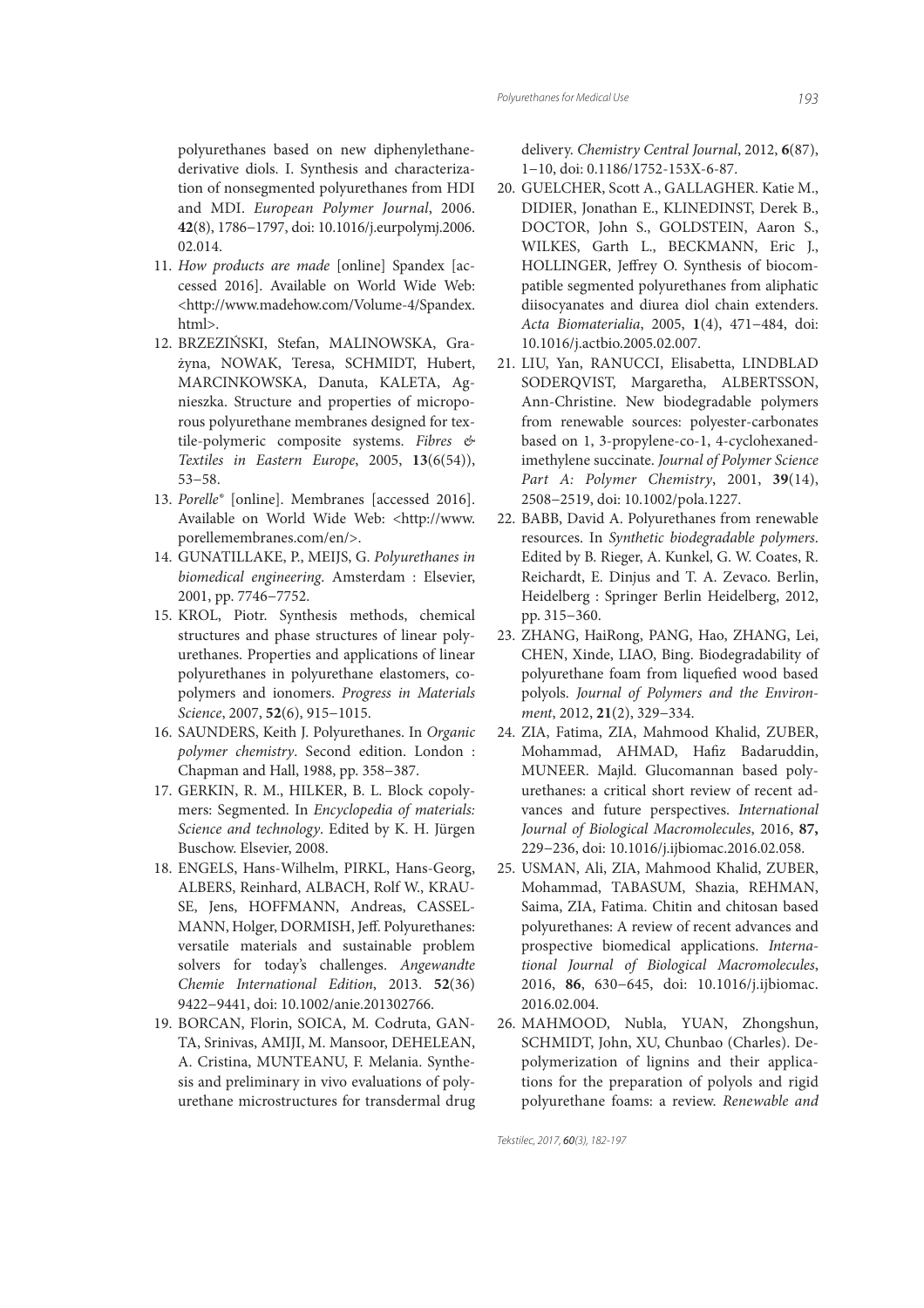Sustainable Energy Reviews, 2016, **60**, 317−329, doi: 10.1016/j.rser.2016.01.037.

- 27. ZIA, Fatima, ZIA, Mahmood Khalid, ZUBER, Mohammad, TABASUM, Shazia, REHMAN, Saima. Heparin based polyurethanes: a state-ofthe-art review. International Journal of Biological Macromolecules, 2016, **84**, 101−111, doi: https:// doi.org/10.1016/j.ijbiomac.2015.12.004.
- 28. ZIA, Fatima, ZIA, Mahmood Khalid, ZUBER, Mohammad, KAMAL, Shagufta, ASLAM, Nosheen. Starch based polyurethanes: a critical review updating recent literature. Carbohydrate Polymers, 2015, **134**, 784−798, doi: 10.1016/j. carbpol.2015.08.034.
- 29. ZUBER, Mohammad, ZIA, Fatima, ZIA, Mahmood Khalid, TABASUM, Shazia, SALMAN, Mahwish, SULTAN, Neelam. Collagen based polyurethanes—a review of recent advances and perspective. International Journal of Biological Macromolecules, 2015, **80**, 366−374, doi: 10.1016/j.ijbiomac.2015.07.001.
- 30. ZIA, Mahmood, Khalid, ZIA, Fatima, ZUBER, Mohammad, REHMAN, Saima, AHMAD, Mirza Nadeem. Alginate based polyurethanes: A review of recent advances and perspective. International Journal of Biological Macromolecules, 2015, **79**, 377−387, doi: 10.1016/j.ijbiomac. 2015.04.076.
- 31. GANDINI, Alessandro, SILVESTRE, Armando J. D., NETO, Carlos Pascoal, SOUSA, Andreia F., GOMES, Monica. The furan counterpart of poly(ethylene terephthalate): an alternative material based on renewable resources. Journal of Polymer Science Part A: Polymer Chemistry, 2009, **47**(1), 295−298, doi: 10.1002/pola.23130.
- 32. CAUPIN, Henri-Jean. Products from castor oil: past, present, and future. In Lipid technologies and applications. Edited by Frank D. Gunstone and Fred B. Padley. New York : Marcel Dekker, 1997, pp. 787−795.
- 33. JAVNI, Ivan, PETROVIĆ, Zoran S., GUO, Andrew, FULLER, Rachel. Thermal stability of polyurethanes based on vegetable oils. Journal of Applied Polymer Science, 2000, **77**(8), 1723−1734, doi: 10.1002/1097-4628(20000822) 77:8<1723::AID-APP9>3.0.CO;2-K.
- 34. COLL FERRER, M. Carme, BABB, David, RYAN, Anthony J. Characterisation of polyurethane networks based on vegetable derived

polyol. Polymer, 2008, **49**(15), 3279−3287, doi: 10.1016/j.polymer.2008.05.017.

- 35. SONNENSCHEIN, Mark F., GINZBURG, Valeriy, SCHILLER, Klaus S., WENDT, Benjamin L. Design, polymerization, and properties of high performance thermoplastic polyurethane elastomers from seed-oil derived soft segments. Polymer, 2013, **54**(4), 1350−1360, doi: 10.1016/j.polymer.2012.12.077.
- 36. ZHANG, Ling, JEON, Hyun K., MALSAM, Jeff, HERRINGTON, Ron, MACOSKO, Christopher W. Substituting soybean oil-based polyol into polyurethane flexible foams. Polymer, 2007, **48**(22), 6656−6667, doi: 10.1016/j.polymer.2007. 09.016.
- 37. SONNENSCHEIN, Mark F., GREAVES, Martin R., SANDERS, Aaron W., LYSENKO, Zenon, SPILMAN, Gary E., FRYCEK, George J., PHILIPS, Joe D., SCHROCK, Alan, K., MAR-TIN, Steven, J. Capped polyester polyol lubricant composition, WO 2008124265 A2, 2008.
- 38. SONNENSCHEIN, Mark F., GREAVES, Martin R., BELL, Bruce M., WENDT, Benjamin L. Design, polymerization, and properties of highperformance seed-oil-derived lubricants. Industrial & Engineering Chemistry Research, 2012, **51**(25), 8386−8393, doi: 10.1021/ie3010594.
- 39. DANUSSO, F., LEVI, Marinella, GIANOTTI, G., TURRI, S. End unit effect on the glass transition temperature of low-molecular-weight polymers and copolymers. Polymer, 1993, **34**(17), 3687−3693, doi: 10.1016/0032-3861(93)90054-E.
- 40. PRISACARIU, Cristina. Structural studies on polyurethane elastomers. In Polyurethane elastomers: from morphology to mechanical aspects. Vienna : Springer Vienna, 2011, pp. 23−60.
- 41. SZYCHER, Michael. Szycher's handbook of polyurethanes. Second edition. Boca Raton : CRC Press, 1999.
- 42. LELAH, Michael D., COOPER, Stuart L. Polyurethanes in medicine. CRC Press, 1986.
- 43. BLACK, Jonathan. Biological performance of materials: fundamentals of biocompatibility. Boca Raton : CRC Press, 2005.
- 44. TOUCHET, T. J., COSGRIFF-HERNANDEZ, E. M. Hierarchal structure–property relationships of segmented polyurethanes. In Advances in polyurethane biomaterials. Edited by Stuart L. Cooper and Jianjun Guan. Duxford, Cambridge : Woodhead Publishing, 2016, pp. 3−22.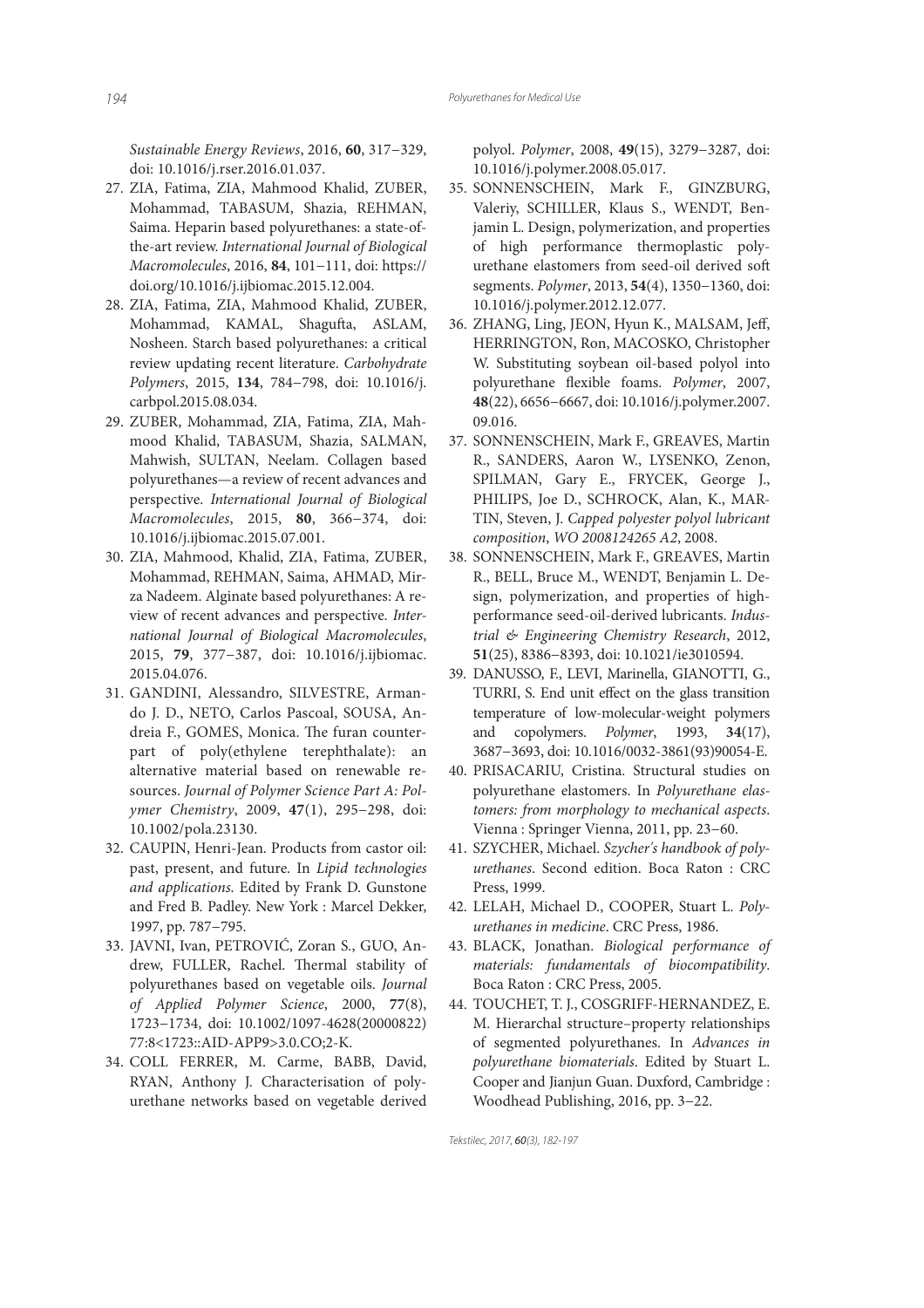- 45. ZHANG, H. Surface characterization techniques for polyurethane biomaterials. In Advances in polyurethane biomaterials. Edited by Stuart L. Cooper and Jianjun Guan. Duxford, Cambridge : Woodhead Publishing, 2016, pp. 23−73.
- 46. CHATTOPADHYAY, D. K., RAJU, K. V. S. N. Structural engineering of polyurethane coatings for high performance applications. Progress in Polymer Science, 2007, **32**(3), 352−418, doi: 10.1016/j.progpolymsci.2006.05.003.
- 47. YUAN, Huihui, XUE, Jing, QIAN, Bin, CHEN, Huaying, ZHU, Yonggang, LAN, Minbo. Preparation and antifouling property of polyurethane film modified by chondroitin sulfate. Applied Surface Science, 2017, **394**, 403−413, doi: 10. 1016/j.apsusc.2016.10.083.
- 48. SHEIKH, Zeeshan, KHAN, Abdul Samad, ROOHPOUR, Nima, GLOGAUER, Michael, IHTESHAM, Rehman. Protein adsorption capability on polyurethane and modified-polyurethane membrane for periodontal guided tissue regeneration applications. Materials Science and Engineering: C, 2016, **68**, 267−275, doi: 10. 1016/j.msec.2016.05.026.
- 49. SCHILKE, Karl F., McGUIRE, J. Detection of nisin and fibrinogen adsorption on poly(ethylene oxide) coated polyurethane surfaces by time-of-flight secondary ion mass spectrometry (TOF-SIMS). Journal of Colloid and Interface Science, 2011, **358**(1), 14−24, doi: 10. 1016/j.jcis.2011.03.014.
- 50. SENGUPTA, Arijit., LINEHAN, Allison R., IO-VINE, Peter M. Impact of starch content on protein adsorption characteristics in amphiphilic hybrid graft copolymers. International Journal of Biological Macromolecules, 2016, **82**, 256−263, doi: 10.1016/j.ijbiomac.2015.09.038.
- 51. UNSWORTH, Larry D., SHEARDOWN, Heather, BRASH, J. L. Polyethylene oxide surfaces of variable chain density by chemisorption of PEOthiol on gold: adsorption of proteins from plasma studied by radiolabelling and immunoblotting. Biomaterials, 2005, **26**(30), 5927−5933, doi: 10.1016/j.biomaterials.2005.03.010.
- 52. FLEMMING, Roderick G., CAPELLI, Christopher C., COOPER, Stuart L., PROCTOR, Richard A. Bacterial colonization of functionalized polyurethanes. Biomaterials, 2000, **21**(3), 273− 281, doi: 10.1016/S0142-9612(99)00176-3.
- 53. KAUR, Rajbir, LIU, Song. Antibacterial surface design – contact kill. Progress in Surface Science, 2016, **91**(3), 136−153, doi: 10.1016/j.progsurf. 2016.09.001.
- 54. KIM, S., CHEN, Y., HO, E. A., LIU, S. Reversibly pH-responsive polyurethane membranes for on-demand intravaginal drug delivery. Acta Biomaterialia, 2017, **47**, 100−112, doi: 10.1016/j. actbio.2016.10.006.
- 55. HUA, Dawei, LIU, Zhongche, WANG, Fang, GAO, Buhong, CHEN, Fei, ZHANG, Qilu, XIONG, Ranhua, HAN, Jingquan, SAMAL, Sangram Keshari, SMEDT, Stefaan C., HUANG, Chaobo. pH responsive polyurethane (core) and cellulose acetate phthalate (shell) electrospun bers for intravaginal drug delivery. Carbohydrate Polymers, 2016, **151**, 1240−1244, doi: 10.1016/j.carbpol.2016.06.066.
- 56. NABID, Mohammad Reza, OMRANI, Ismail. Facile preparation of pH-responsive polyurethane nanocarrier for oral delivery. Materials Science and Engineering: C, 2016, **69**, 532−537, doi: 10.1016/j.msec.2016.07.017.
- 57. AKDUMAN, Cigdem, ÖZGÜNEY, Işik, KUM-BASAR, E. Perrin Akcakoca. Preparation and characterization of naproxen-loaded electrospun thermoplastic polyurethane nanofibers as a drug delivery system. Materials Science and Engineering: C, 2016, **64,** 383−390, doi: 10.1016/j.msec.2016.04.005.
- 58. SONG, Nijia, DING, Mingming, PAN, Zhiceng, LI, Jiehua, ZHOU, Lijuan, TAN, Hong, FU, Qian. Construction of targeting-clickable and tumor-cleavable polyurethane nanomicelles for multifunctional intracellular drug delivery. Biomacromolecules, 2013, **14**(12), 4407−4419, doi: 10.1021/bm401342t.
- 59. LI, Zibiao, LI, Jun. Control of hyperbranched structure of polycaprolactone/poly(ethylene glycol) polyurethane block copolymers by glycerol and their hydrogels for potential cell delivery. The Journal of Physical Chemistry B, 2013, **117**(47), 14763−14774, doi: 10.1021/ jp4094063.
- 60. YANG, T. F., CHIN, W. K., CHERNQ, J. K., SHAU, M. D. Synthesis of novel biodegradable cationic polymer: N,N-diethylethylenediamine polyurethane as a gene carrier. Biomacromolecules, 2004, **5**(5), 1926−1932, doi: 10.1021/ bm049763v.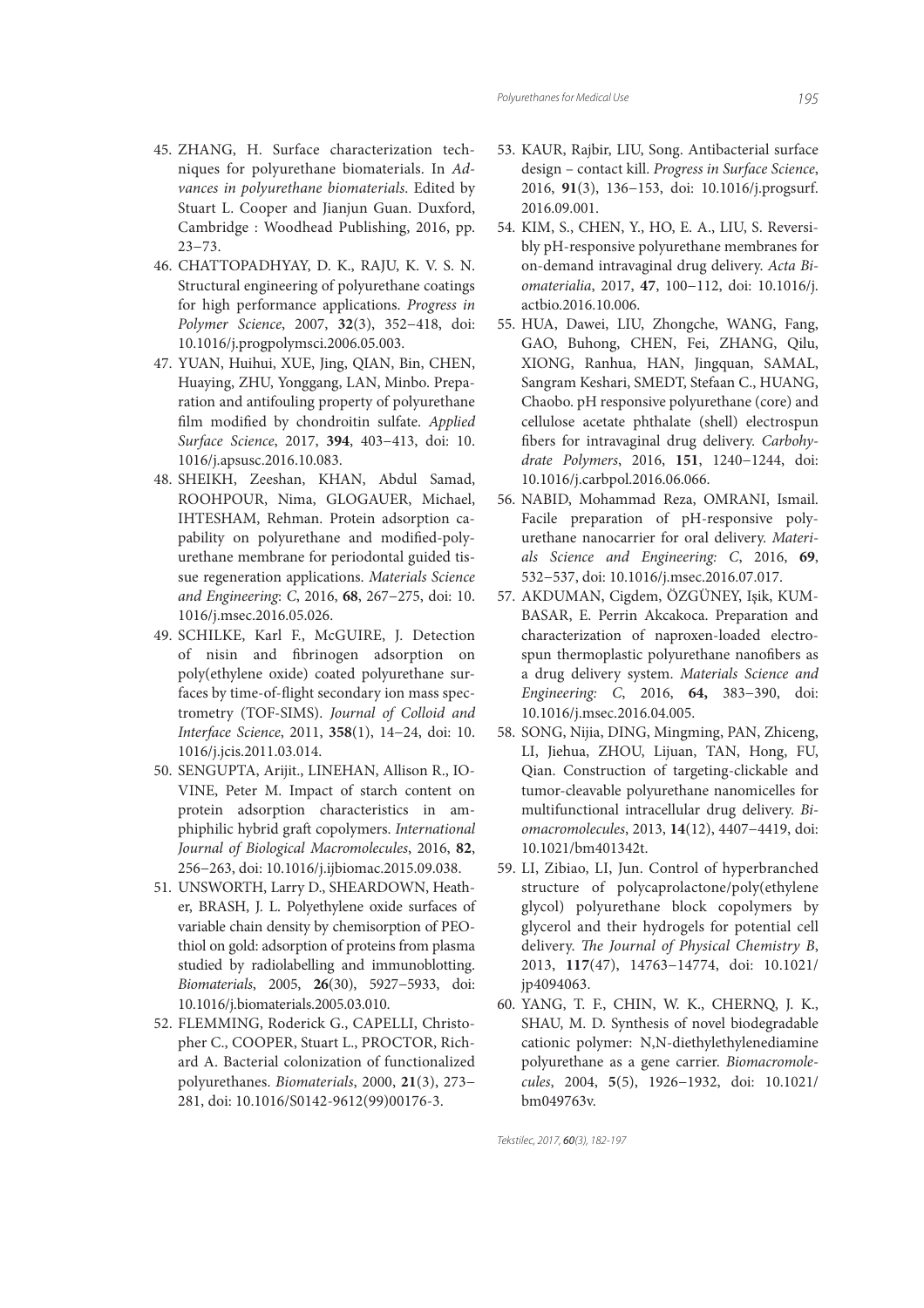- 61. EL SAEED, Ashraf M., EL-FATTAH, Abd M., AZZAM, Ahmed M. Synthesis of ZnO nanoparticles and studying its influence on the antimicrobial, anticorrosion and mechanical behavior of polyurethane composite for surface coating. Dyes and Pigments, 2015, **121**, 282−289, doi: 10.1016/j.dyepig.2015.05.037.
- 62. FERNANDO, S., McEnery, M., GUELCHER, S. A. Polyurethanes for bone tissue engineering. In Advances in Polyurethane Biomaterials. Edited by Stuart L. Cooper and Jianjun Guan. Duxford, Cambridge : Woodhead Publishing, 2016, pp. 481−501.
- 63. CHEN, Jing, GUO, Baolin, EYSTER, Thomas W., MA, Peter X. Super stretchable electroactive elastomer formation driven by aniline trimer self-assembly. Chemistry of Materials, 2015, **27**(16), 5668−5677, doi: 10.1021/acs.chemmater. 5b02086.
- 64. NINAN, Neethu, MUTHIAH, MuthuNarayanan, PARK, In-Kyu, GROHENS, Yves. Faujasites incorporated tissue engineering scaffolds for wound healing: in vitro and in vivo analysis. ACS Applied Materials & Interfaces, 2013, **5**(21), 11194−11206, doi: 10.1021/am403436y.
- 65. TRILLER, Ciril, HULJEV, Dubravko, SMRKE, Dragica Maja. Application of modern wound dressings in the treatment of chronic wounds. Acta medica Croatica, 2012, **66**(1), 65−70.
- 66. YÜCEDAG, Ferhat, ATALAY-ORAL, Cigdem, ERKAL, Sibel, GUNER, Fatma Seniha. Antibacterial oil-based polyurethane films for wound dressing applications. Journal of Applied Polymer Science, 2010, **115**(3), 1347−1357, doi: 10.1002/app.30788.
- 67. YARI, Abbas, YEGANEH, Hamid, BAKHSHI, Hadi. Synthesis and evaluation of novel absorptive and antibacterial polyurethane membranes as wound dressing. Journal of Materials Science: Materials in Medicine, 2012, **23**(9), 2187−2202, doi: 10.1007/s10856-012-4683-6.
- 68. OZKAYNAK, M. Umut, ATALAY-ORAL, Cigdem, TANTEKIM-ERSOLMAZ, Serife Birgul, GUNER, Seniha. Polyurethane films for wound dressing applications. Macromolecular Symposia, 2005, **228**(1), 177−184, doi: 10.1002/masy. 200551016.
- 69. MOSMANN, Tim. Rapid colorimetric assay for cellular growth and survival: application to proliferation and cytotoxicity assays. Journal of

Immunological Methods, 1983, **65**(1−2), 55−63, doi: 10.1016/0022-1759(83)90303-4.

- 70. GULTEKIN, Guncem, ATALAY-ORAL, Cigdem, ERKAL, Sibel, SAHIN, Fikret, KARAS-TOVA, Djursun, TANTEKIN-ERSOLMAZ, Birgul S., GUNER, Seniha F. Fatty acid-based polyurethane films for wound dressing applications. Journal of Materials Science: Materials in Medicine, 2009, **20**(1), 421−431, doi: 10.1007/ s10856-008-3572-5.
- 71. CHANDY, Thomas, VAN HEE, Justin, NETTE-KOVEN, William, JOHNSON, Jay. Long‐term in vitro stability assessment of polycarbonate urethane micro catheters: Resistance to oxidation and stress cracking. Journal of Biomedical Materials Research Part B: Applied Biomaterials, 2009, **89**(2), 314−324, doi: 10.1002/jbm.b.31218.
- 72. TANZI, Maria Cristina, FARÈ, Silvia, PETRINI, Paola. In vitro stability of polyether and polycarbonate urethanes. Journal of Biomaterials Applications, 2000, **14**(4), 325−348, doi: 10.1106/ 7TJU-H1YA-4NYT-XL84.
- 73. CHRISTENSON, Elizabeth M., ANDERSON, James M., HILTNER, Anne. Oxidative mechanisms of poly (carbonate urethane) and poly (ether urethane) biodegradation: In vivo and in vitro correlations. Journal of Biomedical Materials Research Part A, 2004, **70**(2), 245−255, doi: 10.1002/jbm.a.30067.
- 74. KHAN, Imran, SMITH, Nigel, JONES, Eric, FINCH, Dudley S., CAMERON, Ruth Elizabeth. Analysis and evaluation of a biomedical polycarbonate urethane tested in an in vitro study and an ovine arthroplasty model. Part I: materials selection and evaluation. Biomaterials, 2005, **26**(6), 621−631, doi: 10.1016/j.biomaterials. 2004.02.064.
- 75. HUNG, Kun-Che, TSENG, Ching-Shiow, DAI, Lien-Guo, HSU, Shan-hui. Water-based polyurethane 3D printed scaffolds with controlled release function for customized cartilage tissue engineering. Biomaterials, 2016, **83**, 156−168, doi: 10.1016/j.biomaterials.2016.01.019.
- 76. JANIK, Helena, MARZEC, Michalina. A review: Fabrication of porous polyurethane scaffolds. Materials Science and Engineering: C, 2015, **48**, 586−591, doi: 10.1016/j.msec.2014. 12.037.
- 77. SIN, DongChoon, MIAO, Xigeng, LIU, Gang, WEI, Fan, CHADWICK, Gary, YAN, Cheng,